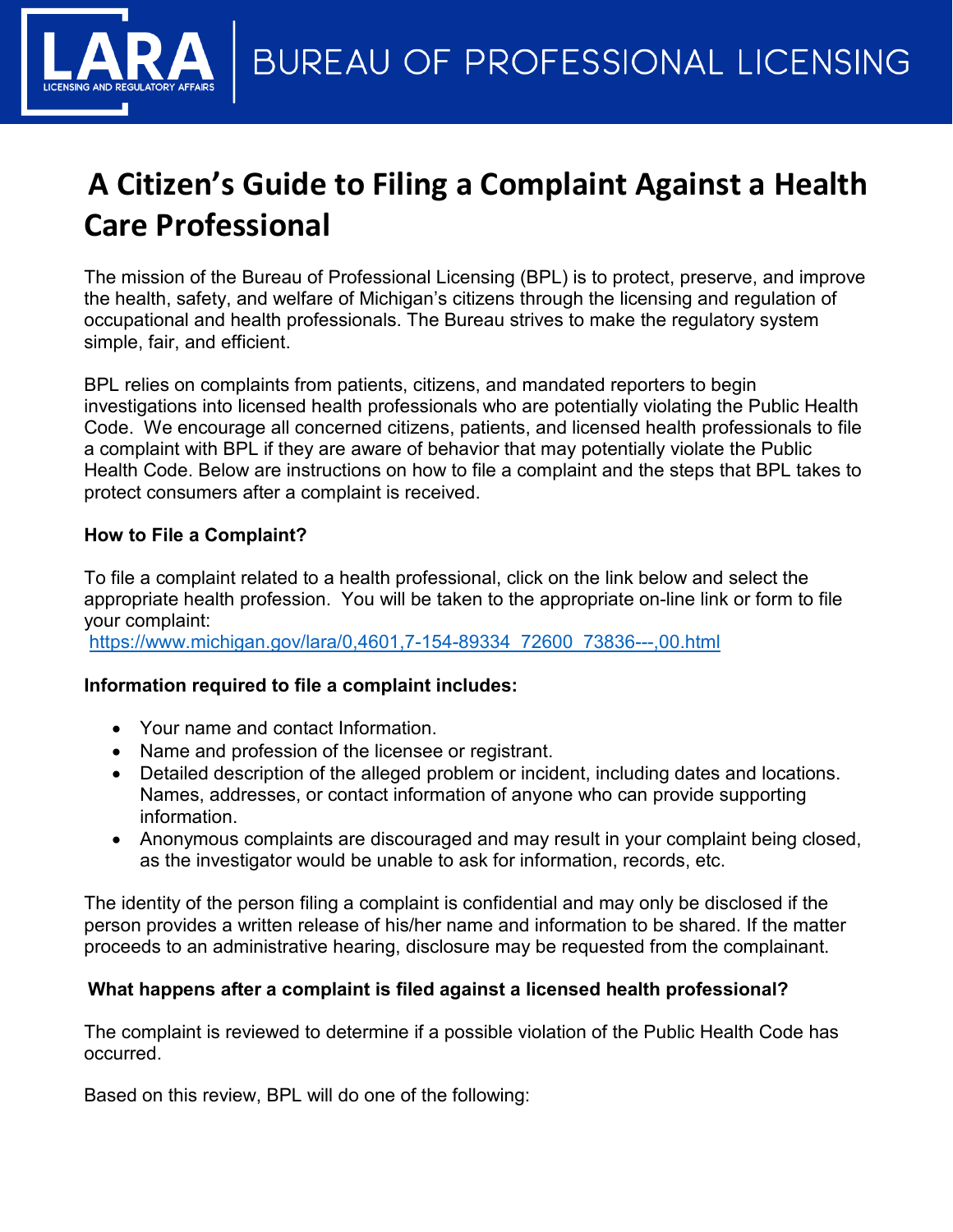- The Bureau will request authorization to investigate the complaint from the appropriate health professional board.
- Close the complaint with no further action due to the complaint not being associated with a possible violation of the Public Health Code.
- Close and refer the matter to another state agency or entity if the complaint is not within the jurisdiction of BPL/LARA.

*NOTE: LARA may work with law enforcement, the Attorney General's Office, MDHHS and other agencies depending on the nature of the complaint.* 

## **What happens during a complaint investigation?**

During an investigation based on a complaint, BPL investigators will interview relevant parties and collect evidence related to the complaint. BPL's investigations are independent of any other investigation of a licensee, such as, by their employer, law enforcement, etc.

## **What happens after a complaint investigation is completed?**

If it is determined from the investigation that a violation of the Public Health Code cannot be substantiated, BPL will close the complaint file and notify the complainant.

If it is determined from the investigation that a violation of the Public Health Code has occurred, BPL will file an administrative complaint against the licensee. Depending on the nature of the case, BPL has the authority to summarily suspend the license if the public health, safety, or welfare requires emergency action.

## **What options does the licensee have after an administrative complaint is filed?**

Once an administrative complaint is issued to a licensee, the licensee may do any of the following:

- Respond and admit to the facts of the administrative complaint and agree to a Consent Order. The matter will proceed to the appropriate board for sanctions.
- Seek a compliance conference with BPL to discuss and possibly settle the matter. This is an opportunity for the licensee to reach a settlement without having to address the issue at an administrative hearing. This may result in a licensee being sanctioned, which could include being fined, placed on probation, or suspended from practice. If an agreement is reached, the proposed settlement must be approved by the disciplinary subcommittee (DSC) of the appropriate licensing board before it becomes final. If a settlement is not reached or if the DSC rejects the proposed settlement, the case proceeds to an administrative hearing.
- Request a hearing with the Michigan Office of Administrative Hearings & rules (MOAHR) for an Administrative Law Judge (ALJ) to determine the facts of the case and prepare a Proposal for Decision (PFD). The case would then go to the DSC for approval